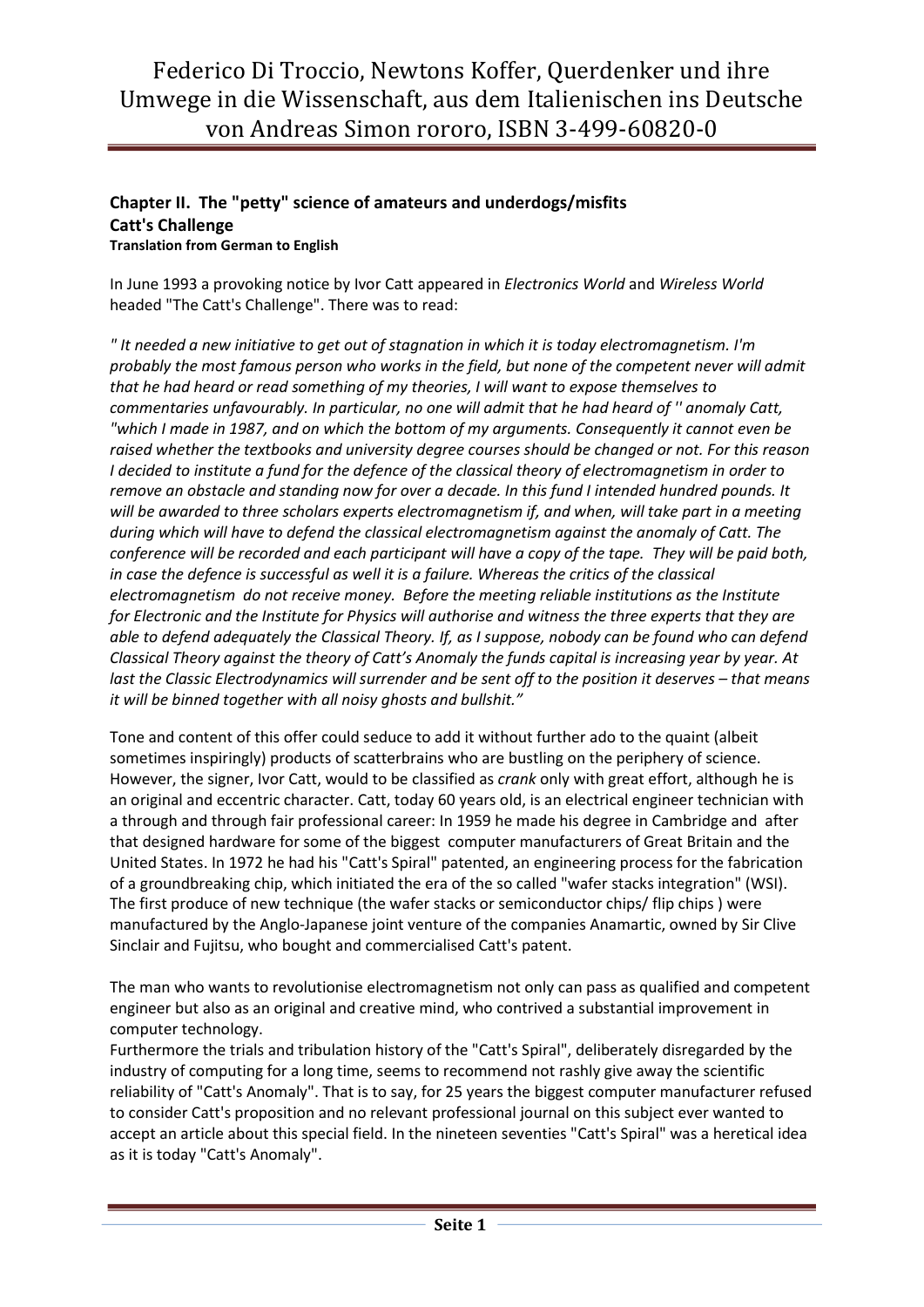## Federico Di Troccio, Newtons Koffer, Querdenker und ihre Umwege in die Wissenschaft, aus dem Italienischen ins Deutsche von Andreas Simon rororo, ISBN 3-499-60820-0

Until July 1983 when Sinclair decided to invest in Ivor Catt's proposal, Catt commonly was considered as a classical *crank*, some kind of bogeyman of the international computer community. Not only because of his unconventional opinions but also because his hypothesis was picked up in the nineteen sixties by "Big Blue" (IBM) and was discarded as too expensive and technically too laborious. To say it in a nutshell - a way not being worthwhile. For that a certain evidence existed. Halfway through the nineteen seventies namely Gene Amdahl, one of the most distinguished and ablest designers in hardware at IBM attempts to go the way of integrated semiconductor chips, had quitted Big Blue and established his own company Trilogy. That succeeded to receive 240 Million Dollars from Sperry, Digital and from the French company Bull to build the new chip-type. Finally in June 1984 Amdahl had to admit, to the obvious great pleasure of IBM, that is was not possible to bring the project to a good end. Hence in 1983 there were good reasons to consider the project as forlorn when Sinclair and Catt agreed to work in the same direction. Actually one was convinced that integration on the level of semiconductor chips can be used commercially if and only if one could produce semiconductors without faults. Evaluated by Amdahl this the soonest will be achieved in 100 years. Amdahl was this pessimistic because he couldn't solve the main problem of the wafer stacks-integration. Usually the chips are built upon the base of a silica semiconductor disc (wafer) of about 12 to 13 cm in diameter. Because normally these wafers contain not to work properly parts they were split into hundreds of little chips to separate the good ones from the useless. Then the properly functioning chips are mounted on a substrate with lithographed solid-state circuits, connecting each other. A procedure like this turned out difficult and costly but Amdahl couldn't find a more economic or quicker production process. Compared to Catt who succeeded in doing this. In his ideated system he introduced software which is testing the silica disc, connecting the functioning parts among themselves and discloses the useless parts automatically without fracturing and removing them. At the beginning one of the possible basic entrance to the semi conductor disc is chosen and the first chip of the sequence is tested: Under principle of contingency it is loaded with data and classified okay if the tester gets back a correct signal/message. As a second step the tester is instructing the working chip to make contact to one of the four neighbouring chips. Then data are provided (consequently always via the first functioning chip) until one gets an appropriate check back signal with which the proper functioning of the second chip is confirmed and so on. At the end you get a "Chip Coil" of correctly working chips residing in a sequence order on a little semi conductor disc. This disc can contain a considerable amount of not working segments but excluded from the connection. Thereby the necessity to mount the chips on a chip substrate is obsolete. The substantial advantages are to be found in the increased memory/storage capacity (the 1989 on the International Solid State Circuits Conference in New York presented prototype had a storage capacity of 200 billion bites in a single round semiconductor disc of about 13 cm) and in the easy integration capability into the architecture of the computers. The working semi conductor discs are connected among one another with the same mechanism their proper functioning is proved and it is not necessary any longer that each of it has an independent interface. Thus the connections are substantially simplified. As often experienced in retrospect view the solution is obvious easy at hand At the end of the nineteen sixties none of the multinational consolidated companies would have invested a dime into Catt's proposal. Nobody

took him serious: All companies he signed on discharged him the sooner or later. During the six years he spent in America (USA), 1962 to 1968, Catt worked for 5 companies in three different states. His experience with the American industry turned out traumatically. It seemed to him to have blundered into a dangerous madhouse: big business rivalry, enviousness, punches below the belt right after a friendly slap on the back, crazy careers. allowed a rise in salary today and a dismissal tomorrow: projects for billions, started with great hopes and abandoned after a few month, dismissals permanently, stress up to the limits of endurability and all in a strange mixture of ingeniousness, brilliancy and superficiality. After this experience Catt was not the same any longer and in 1971 he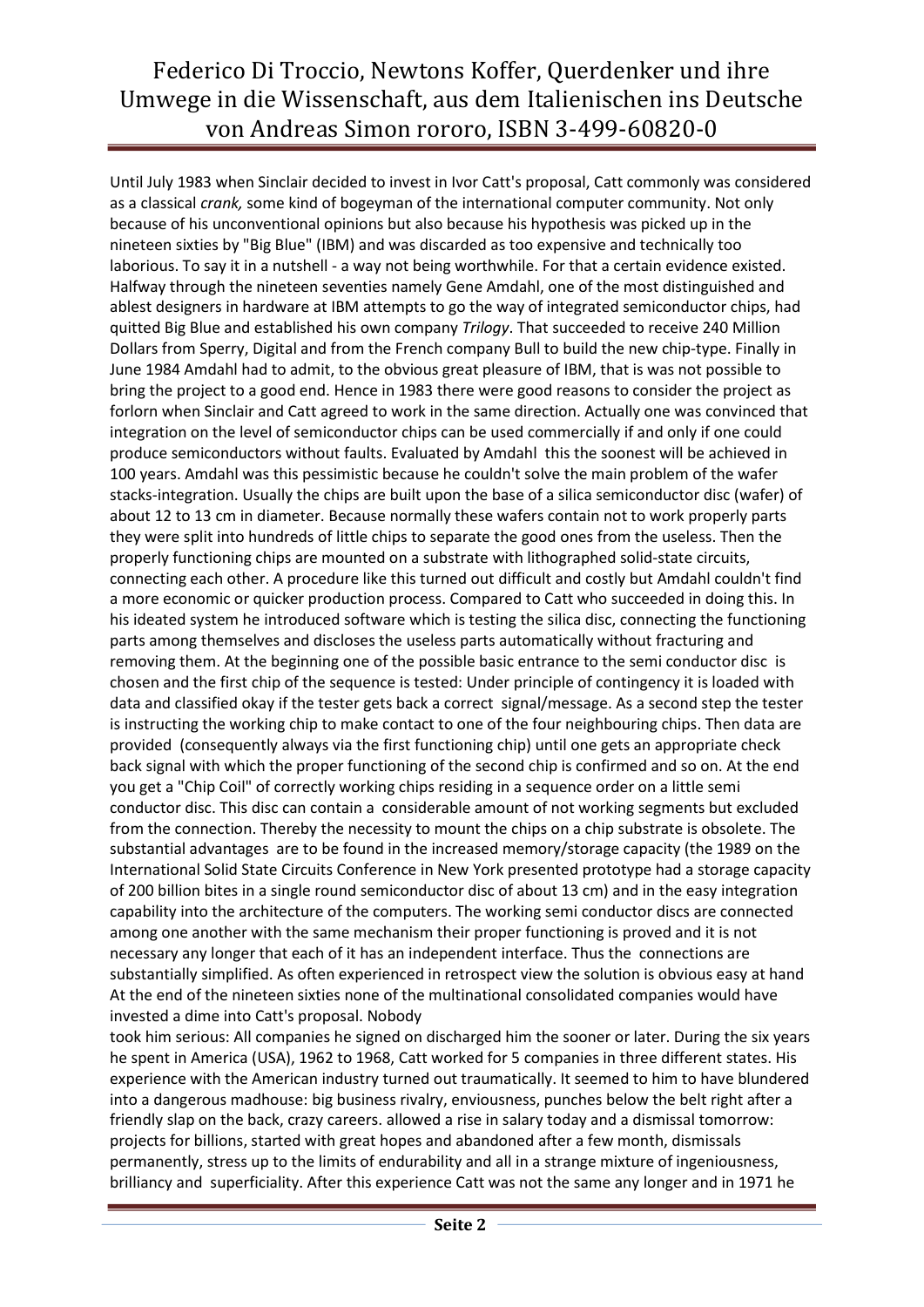Federico Di Troccio, Newtons Koffer, Querdenker und ihre Umwege in die Wissenschaft, aus dem Italienischen ins Deutsche von Andreas Simon rororo, ISBN 3-499-60820-0

decided to impart these experiences in a little but keen book. The Catt Concept, a recommendable reading not only for the managers of multinational computer companies but for all who are interested in the subject.

According to Catt the way of the American technology, spreading worldwide, consists of a "New Industry Darwinism", of the law of jungle with few but simple rules saving the individual viability but inhibits progress in technology and eliminates persons psychologically.

In conformity with Catt the predomination of this logic turns live of computer scientists into a constant rat race and transforms it into a hell but also slows down the progress in information technology (IT) and is misleading it. After having patented his spiral in 1972 he resorted from computer science world and taught engineering technology at the Polytechnic of Hatfield. 1983 he answered to an advertisement posted in the Observer by the company of Sir Sinclair and finally got the chance to realise his project. In the meantime changes in his private life happened and have not failed to leave their marks on him: His wife Freda, tired from a live of constant fights and permanent insecurity, filed a petition for divorce, also because Cat's bipolar character became more obvious. Additionally he discovered the "Catt's Anomaly" and conceived the idea to underpin electromagnetism entirely new. But - in what consists this "Anomaly", and why should it revolutionise the textbook knowledge of electromagnetism? Catt himself explains the core of his finding as follows:

"Let us consider the increase the tension/voltage of an electromagnetic transverse wave, propagating from left to right through two perfect conductors. Before Variation of the potential the induction lines end, coming from the upper (positive) conductor, in the bottom conductor in electrons (n x cm of the length of the conductor). These electrons joins to the electrons (m x cm), which are neutralising the holes in the molecules of the bottom conductor. Whereas after the differentiation m electrons x cm of the length of the bottom are available, neutralising the holes too. During the following 30st part of a ns the increase of the tension is propagating about 1 cm. So n new electrons are appearing in the same section of the bottom conductor to shut down the new tubes of flowing induction between the two conductors. Where does these electrons come? Not from the upper conductor, because the flow of induction current per definition not consists of a flow of electrons. Somehow or other they also not can come from left, that means, from behind the voltage step, because these electrons travel with speed of light in vacuum. Classical electromagnetic theory asserts:a) that that an electromagnetic transverse wave, guided by two perfect conductors is travelling without any variation with speed of light in vaccum. b) that the electric current lines end in electric charge c) that the electric charge is travelling with a clear lower speed through the conductor as speed of light in vacuum. Consequently the classical electromagnetism is dead."

The essence of Catt's assertion that the actually used concept has to be abandoned/given up because it is self-contradictory and furthermore it forbids progress in development of knowledge in the field of electromagnetism. Instead of paying particular attention/interest in the wires on which the electric current is driving along one have to pay attention to what is taking place/occurs outside of the conductor. If there is a field around the wire just it is believed today because of the process in the conductor. Whereas a lot of signs indicate to the concept/view of Oliver Heaviside, according to which the current in the wire is produced/caused by the energy which is transmitted in the space around the wire, named "Current Power" by Heaviside. The evidence for that would be the anomaly Catt discovered. Should it be proved true indeed the theory of electromagnetism must be formulated entirely new.

Up to now the science community obviously is not sharing Catt's opinion that such a revolution is necessary. Even though by common consent it is believed that this anomaly actually is existing but it can be explained like the most of anomalies without establishing electromagnetism entirely